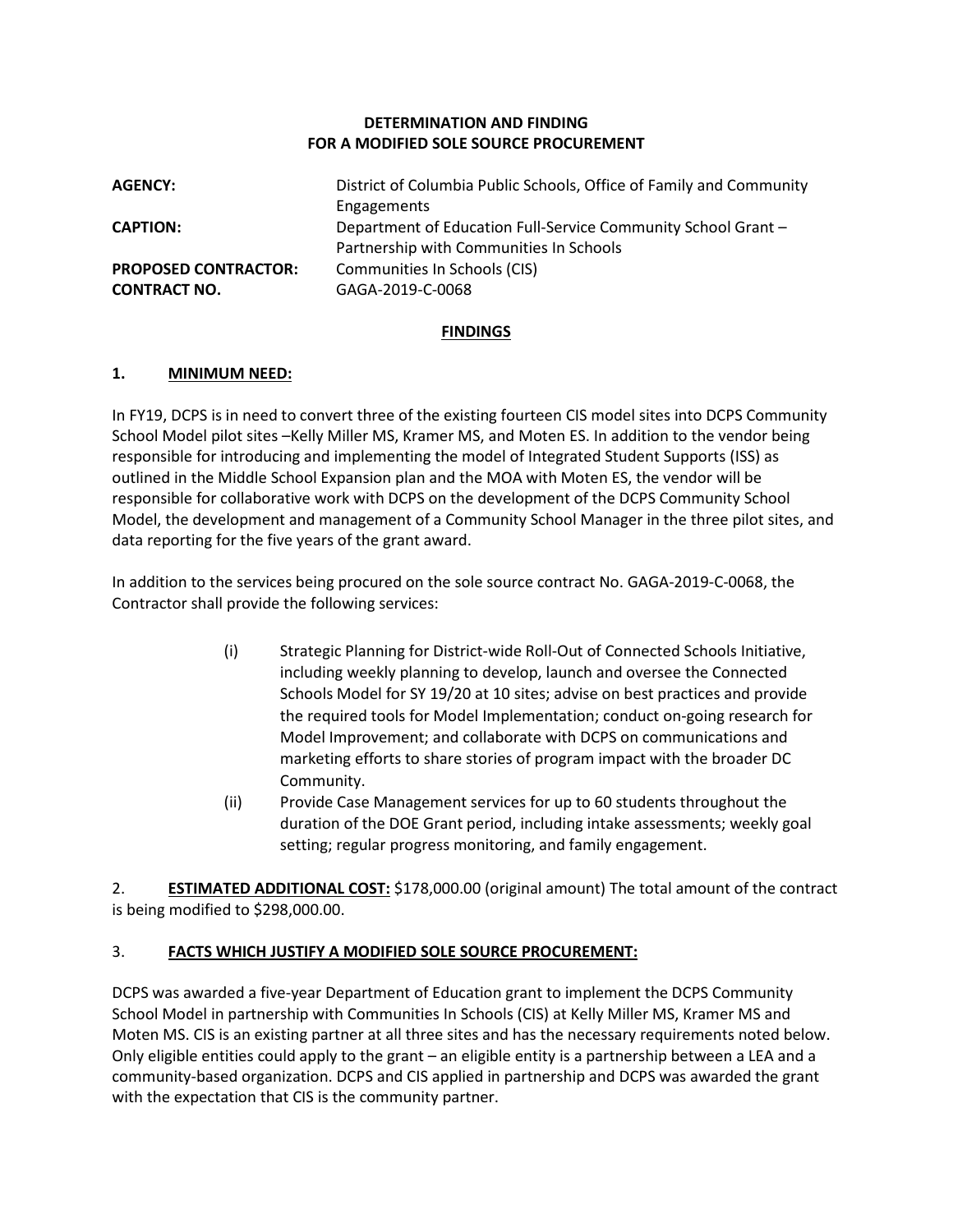The DCPS Community School model enhances the already effective CIS model, which stems from the integration of three tiers of supports, aligned with public health best practices, which address individual and environmental intervention strategies simultaneously. By differentiating the supports, CIS is able to offer services to all students in the school and also focus attention on specific students with significant needs. The CIS ISS model's three tiers are:

> Tier 1: School-wide services Tier 2: Targeted programs

Tier 3: Individualized support

## Vendor requirements:

- 1) At least 5 years' experience working in DCPS as a community partner
- 2) Familiarity with DCPS elementary and middle schools, particularly in Wards 7 and 8
- 3) Ability to recruit diverse staff who have demonstrated experience working with middle school age students and their families.
- 4) Ability to provide on-going training and support to their organization's school-based staff in order to successfully implement a model of integrated student supports.
- 5) Experience providing school-wide and targeted individual student supports focused on improving course performance, behavior, and attendance of students.
- 6) Experience in working directly with families and community members
- 7) Capacity to collect and assess student level and school wide metrics in order to improve programming.
- 8) Network of external partners and resources to bolster school level programming.
- 9) Familiarity with the regulations and policies of DCPS, including, but not limited to those around attendance, suspensions, family engagement, school climate and culture, etc.

A sole source contract No. GAGA-2019-C-0068, was duly awarded pursuant to the Notice of Intent to Award A Sole Source Contract, issued 5/1/19 and closed 5/10/19, in the amount of \$120,000. The Program requested a modification to the sole source contract to increase the scope of work, as specified below, in an additional cost of \$178,000.00, in compliance with the requirements of the DOE Grant:

In addition to the services being procured on GAGA-2019-C-0068, the Contractor shall provide the following:

- (i) Strategic Planning for District-wide Roll-Out of Connected Schools Initiative, including weekly planning to develop, launch and oversee the Connected Schools Model for SY 19/20 at 10 sites; advise on best practices and provide the required tools for Model Implementation; conduct on-going research for Model Improvement; and collaborate with DCPS on communications and marketing efforts to share stories of program impact with the broader DC Community.
- (ii) Case Management services for up to 60 students throughout the duration of the DOE Grant period, including intake assessments; weekly goal setting; regular progress monitoring, and family engagement.

# 4. **RESULTS FROM PREVIOUS YEARS:**

CIS served fourteen DCPS schools in SY17-18, reaching over 4,900 students. CIS provided full time staff in each school to work with school staff, CBO partners, and the local community to provide students and families with the supports they need to succeed, as well as strategic support to the school leadership